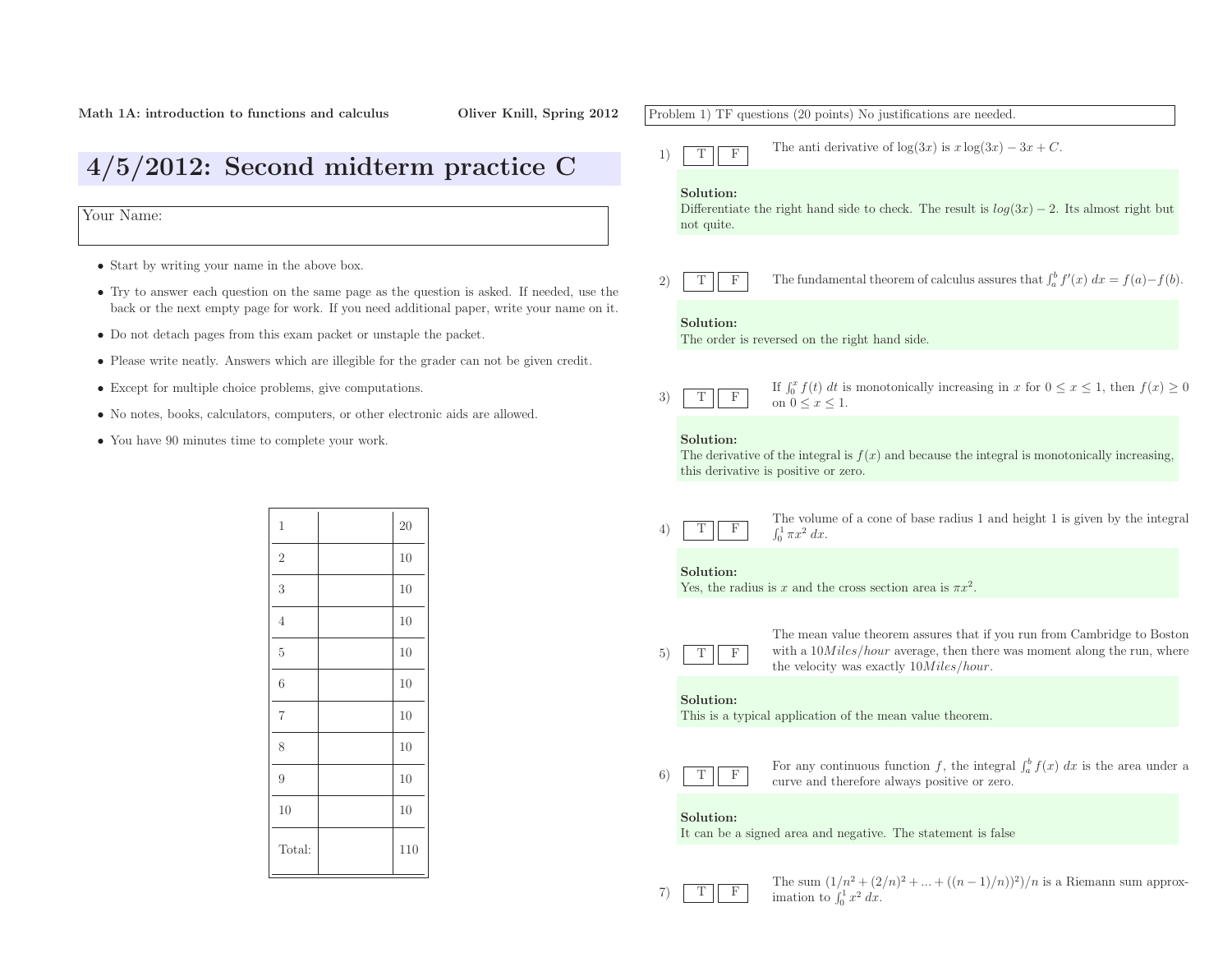|     | Solution:                      |                                                                                                                                                                           | 14)             | $\mathbf F$                               | If $f(x)$ approaches zero for $x \to \infty$ , then $\int_1^{\infty} f(x) dx$ is finite.                                                                                                 |
|-----|--------------------------------|---------------------------------------------------------------------------------------------------------------------------------------------------------------------------|-----------------|-------------------------------------------|------------------------------------------------------------------------------------------------------------------------------------------------------------------------------------------|
|     | Yes, this is it.               | If a differentiable function $f$ has a critical point at 1, then the function                                                                                             |                 | Solution:                                 | A counter example is $f(x) = 1/x$ .                                                                                                                                                      |
| 8)  | $\mathbf{F}$<br>Solution:      | $F(x) = \int_0^x f(t) dt$ has an inflection point at 1.                                                                                                                   | 15)             | $\mathbf F$<br>T                          | If $f_c(x)$ has a minimum $x_c$ which is present for $c < 0$ and disappears for<br>$c > 0$ , then $c = 0$ is a catastrophe.                                                              |
|     |                                | This means $F$ has a second derivative which is zero and that is an inflection point.<br>The derivative of the anti-derivative of a differentiable function $f$ is always |                 | Solution:<br>This is a definition.        |                                                                                                                                                                                          |
| 9)  | Т<br>$_{\rm F}$<br>Solution:   | the same as a particular anti-derivative of the derivative of $f$ .                                                                                                       | 16)             | Т<br>F                                    | An indefinite integral is an improper integral which converges.                                                                                                                          |
|     |                                | This is a consequence of the fundamental theorem.                                                                                                                         |                 | Solution:                                 | These two terms are easy to mix up. Improper means that we either have a discontinuity<br>of $f$ or integrate over an infinite interval. Indefinite means that we do not specify bounds. |
| 10) | $\mathbf{F}$<br>T<br>Solution: | If f is constant 1 then $\int_a^b f(x) dx$ is the length of the interval [a, b].                                                                                          |                 |                                           | Rolle's theorem assures that if $f(a) = f(b) = 0$ then f' has a root inside                                                                                                              |
|     |                                | Indeed the integral is $b - a$ then. Since we wrote [a, b] this indicates that $a \leq b$ .                                                                               | 17)             | $\mathbf F$<br>Т<br>Solution:             | the interval $(a, b)$ .                                                                                                                                                                  |
| 11) | Τ<br>F                         | Subtract the volume of a cone $C$ from a cylinder $Z$ with the same circular<br>base of radius 1 and height 1 and you get the volume of a half sphere of<br>radius 1.     |                 | Yes this is pretty much Rolle.            |                                                                                                                                                                                          |
|     | Solution:                      | Again, this is Archimedes insight.                                                                                                                                        | 18)             | $\mathbf{F}$                              | The sum $\frac{1}{n}\sum_{k=0}^{n-1}\sin(k/n)$ is a Riemann sum to the integral $\int_0^1\sin(x)\,dx$ .                                                                                  |
| 12) | F                              | If $x + y = 10$ is constant and $x' = 3$ then $y' = -3$ .                                                                                                                 |                 | Solution:<br>Yes, this is the Rieman sum. |                                                                                                                                                                                          |
|     | Solution:                      | This is a simple example of related rates. -                                                                                                                              | 19)             | $_{\rm F}$                                | The derivative of $tan(x)$ is $1/(1+x^2)$ .                                                                                                                                              |
| 13) | $\mathbf F$<br>T               | The identity $\int_a^b -f(x) dx = -\int_a^b f(x) dx$ is always true for continuous                                                                                        |                 | Solution:                                 | The derivative of $arctan(x)$ is $1/(1+x^2)$ , not tan itself.                                                                                                                           |
|     | Solution:                      | functions $f$ .                                                                                                                                                           | 20 <sup>°</sup> | $_{\rm F}$                                | There are continuous functions for which the anti-derivative can not be<br>expressed using known elementary functions.                                                                   |
|     |                                | Yes, we can take the $-$ sign outside the integral.                                                                                                                       |                 | Solution:                                 |                                                                                                                                                                                          |

We have seen various examples, like  $\exp(-x^2)$ .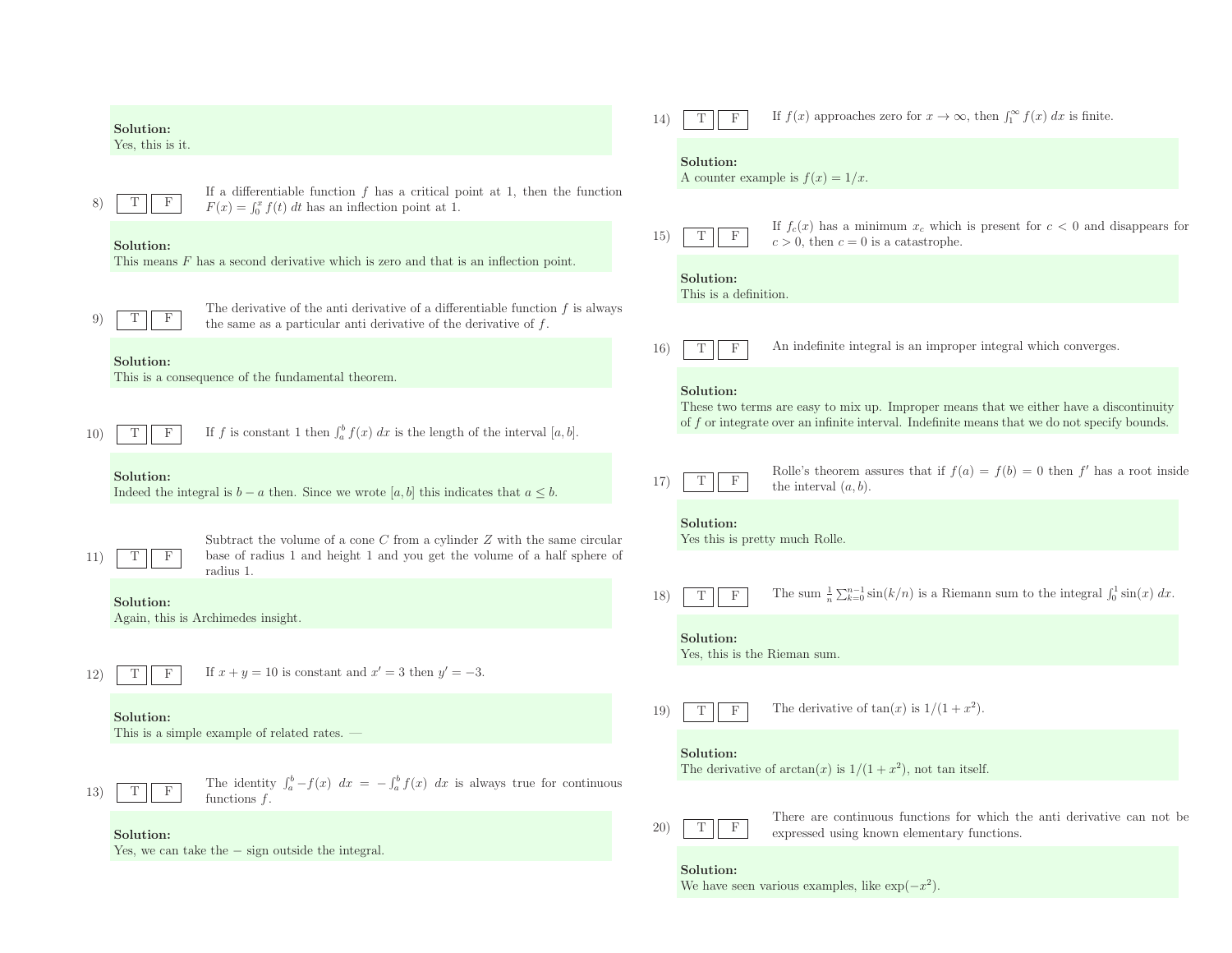Problem 2) Matching problem (10 points) No justifications are needed.

a) (6 points) Match the following integrals with the graphs and areas. Each integral matches exactly one area.

| Integral                          | Enter $1-6$ |
|-----------------------------------|-------------|
| $\int_{-1}^{1}  x  dx$            |             |
| $\int_{-1}^{1}  \sin(\pi x)  dx$  |             |
| $\int_{-1}^{1}  2\sin(\pi x)  dx$ |             |

| Integral            | Enter 1-6 |
|---------------------|-----------|
| $-2x^2 dx$          |           |
| $x^2$ dx            |           |
| dx<br>$\mathcal{X}$ |           |



b) (4 points) Which of the following statements is is true because of the intermediate value theorem? (All functions are differentiable).

| Result.                                                                         | Check |
|---------------------------------------------------------------------------------|-------|
| If $f(0) = -1$ and $f(1) = 1$ then there is a root p of f in $(0, 1)$           |       |
| If $f(0) = -1$ and $f(1) = 1$ then there is a critical point p of f in $(0, 1)$ |       |
| If $f(0) = -1$ and $f(1) = 1$ then there is point where $f(p) = 2$ in $(0, 1)$  |       |
| If $f(0) = -1$ and $f(1) = 1$ then there is point where $f'(p) = 2$ in $(0, 1)$ |       |

#### Solution:

 3,1,6 and 5,2,5. The first statement is the intermediate value theorem. <sup>I</sup> accepted also the last one because the mean value theorem depends on the intermediate value theorem.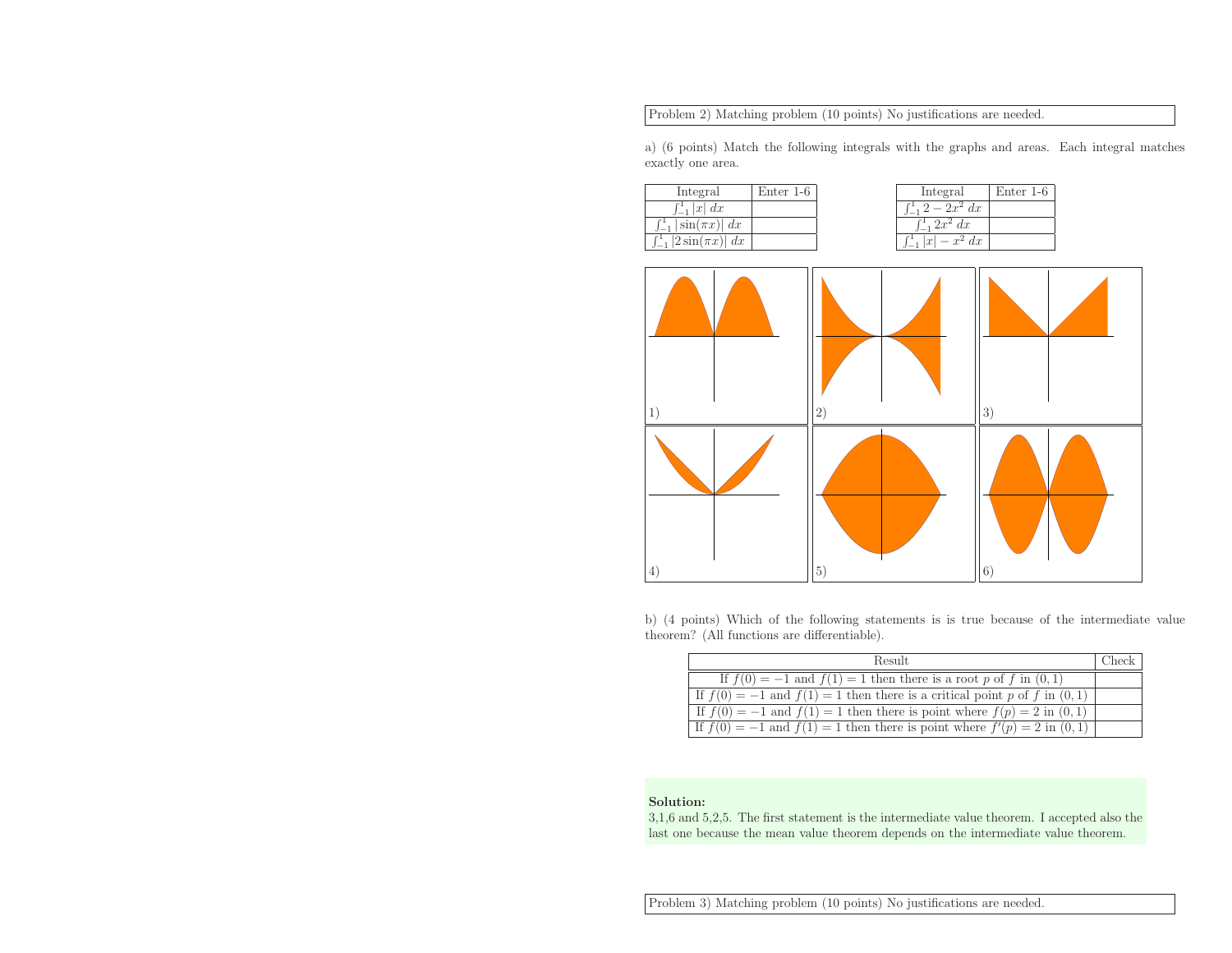a) (6 points) The following integrals match the volumes of solids. Each integral matches exactly one solid.



b) (4 points) Which of the following results are part of the fundamental theorem of calculus? (anynumber of results can apply).

| Result                                            | Check |
|---------------------------------------------------|-------|
| $\int_{a}^{b} f'(x) dx = f(b) - f(a)$             |       |
| $\frac{d}{dx} \int_0^x \overline{f(t)} dt = f(x)$ |       |
| $f'(t) dt = f(x) - f(0)$                          |       |
| $\int_0^x f(x) dx = \overline{f'(x)}$             |       |

Solution:

 2,3,1 and 4,6,5. The first three statements follow from the fundamental theorem. The last one is nonsense.

Find the area of the region enclosed by the four curves  $x = 2, x = 4, y = 1, y = -2 + \sin(\pi x)$ .



Problem 5) Volume computation (10 points)

In this problem we deal with an extraordinary exponential trumpet.

a) (7 points) Find the volume of the rotationally symmetric solid for which the radius at positionx is  $f(x) = \exp(-x)$  and  $0 \le x \le R$ .

b) (3 points) Does the volume limit  $R \to \infty$  stay finite? If yes, what is the limit?

Problem 4) Area computation (10 points)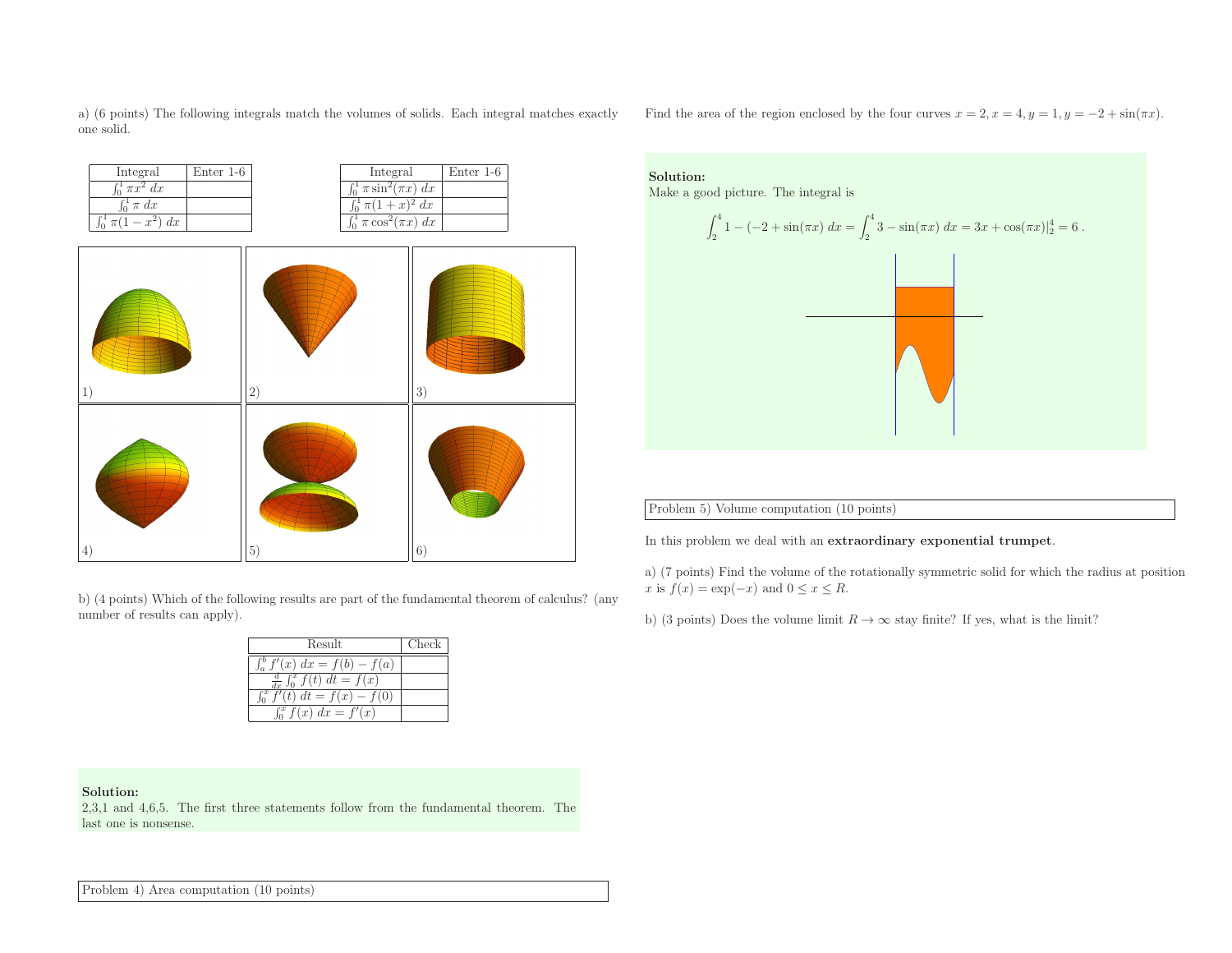

## Problem 7) Anti derivatives (10 points)

Find the following anti-derivatives

a) (5 points) 
$$
\int \frac{1}{\sqrt{1+x}} + \exp(4x) + 2x^5 dx
$$
  
b) (5 points)  $\int \cos(3x) + \sin^2(x) + \frac{1}{\cos^2(x)} dx$ 

#### Solution:

a)  $2\sqrt(1 +$ a)  $2\sqrt{(1+x) + \exp(4x)/4 + 2x^6/6 + C}$ .<br>b) For the middle term, use  $1 - 2\sin^2(4x)$ b) For the middle term, use  $1 - 2\sin^2(x) = \cos(2x)$  to get the antiderivative of  $[1 - \cos(2x)]/2$  which is  $x/2 - \sin(2x)/4$ . The result is  $\sin(3x)/3 + x/2 - \sin(2x)/4 + \tan(x)$ .  $\frac{\cos(2x)}{2 \sin(2x)}$  which is  $x/2 - \sin(2x)/4$ . The result is  $\sin(3x)/3 + x/2 - \sin(2x)/4 + \tan(x)$ .

Problem 8) Implicit and related rates (10 points)

a) (5 points) The implicit equation  $x^4 + y^4 = y^2 + 1$  defines a function  $y = y(x)$  near  $(x, y) = (1, -1)$ . Find the slope  $y'(x)$  at this point.

b) (5 points) Take the same equation as before and assume now that  $x(t) = t^2$  depends on an external parameter t. This produces a function  $y(t)$  near  $y = -1$ . Find  $y'(t)$  at  $t = 1$ .

### Solution:

The radius is  $\exp(-x)$  so that the cross section area is  $\pi \exp(-2x)$ . We can integrate this

$$
\pi \int_0^R \exp(-2x) \, dx = -\pi \exp(-2x)/2 \big|_0^R = \pi/2 - \pi \exp(-2R)/2 \; .
$$

This converges to  $\pi/2$  for  $R \to \infty$ .

Problem 6) Definite integrals (10 points)

Evaluate the following definite integrals

a) (5 points)  $\int_1^2 \sqrt{x} + x^2 - \frac{1}{\sqrt{x}} + \frac{1}{x} dx$ . b) (5 points)  $\int_1^3 \sqrt{1+x} + \frac{4}{1+x^2} dx$ 

#### Solution:

a)  $x^{3/2}\frac{2}{3} + x^3/3 - 2\sqrt{2} + \log(x)|_1^2 = (11/2) - \sqrt{2}(2/3) + \log(2)$ .<br>b)  $(2/3)(1+x)^{3/2} + 4\arctan(x)|_1^3 = (2/3)4^{3/2} + 4\arctan(3) - (2/3)2^{3/2} - \pi$ 

#### Solution:

a)  $4x^3 + 4y^3y' = 2yy'$ . Solve for y' to get  $y' = 4x^3/(2y-4y^3)$ . At the point  $(x, y) = (1, -1)$ , this is  $4/2 = 2$ . b)  $4x^3x' + 4y^3y' = -2y'$ . Solve for y' to get  $y' = 4x^3x'/(4y^3 + 2)$ . At the point  $(x, y) =$  $(1, -1)$ , using  $x' = 2$ , this is 4.



Problem 9) Catastrophes (10 points)